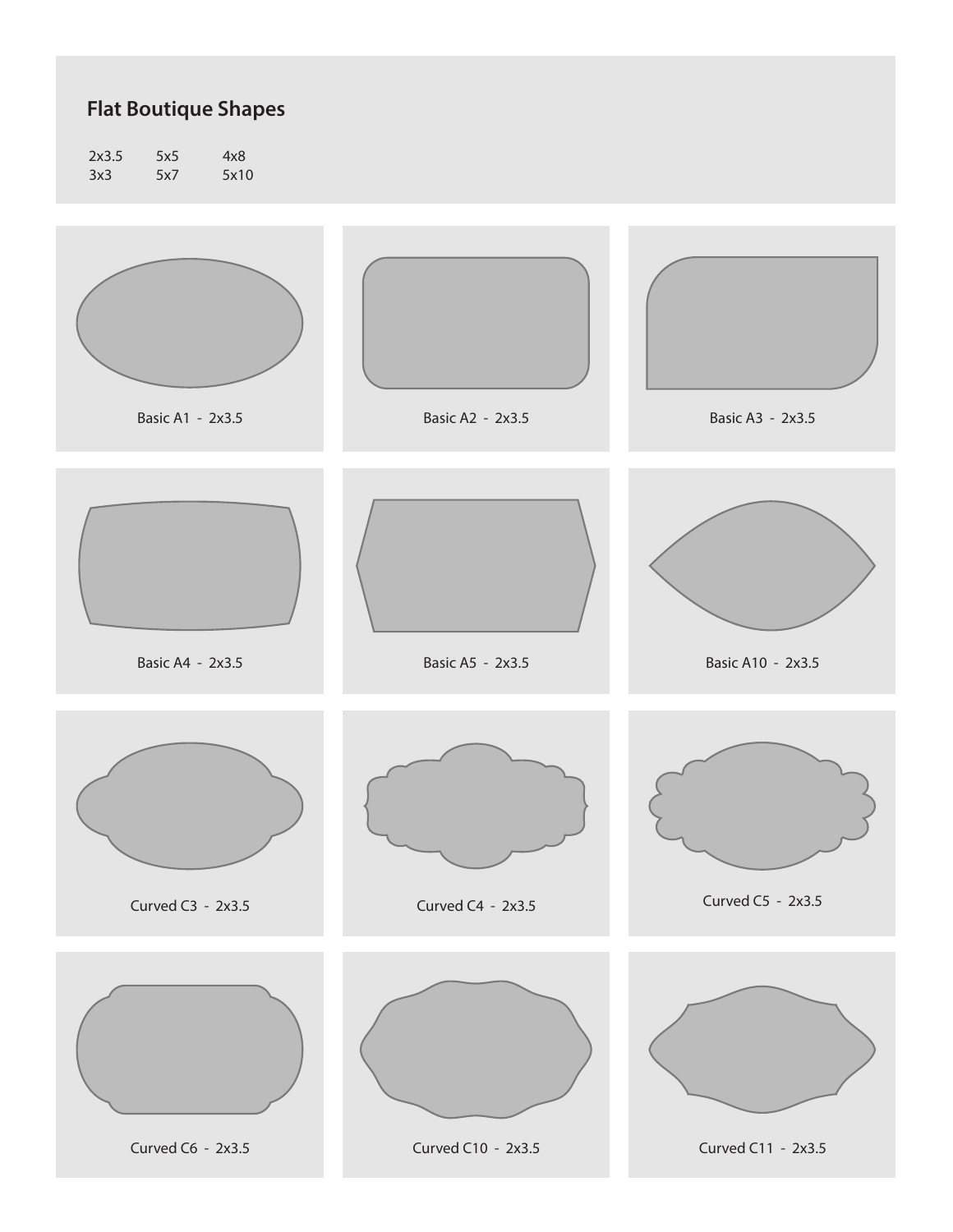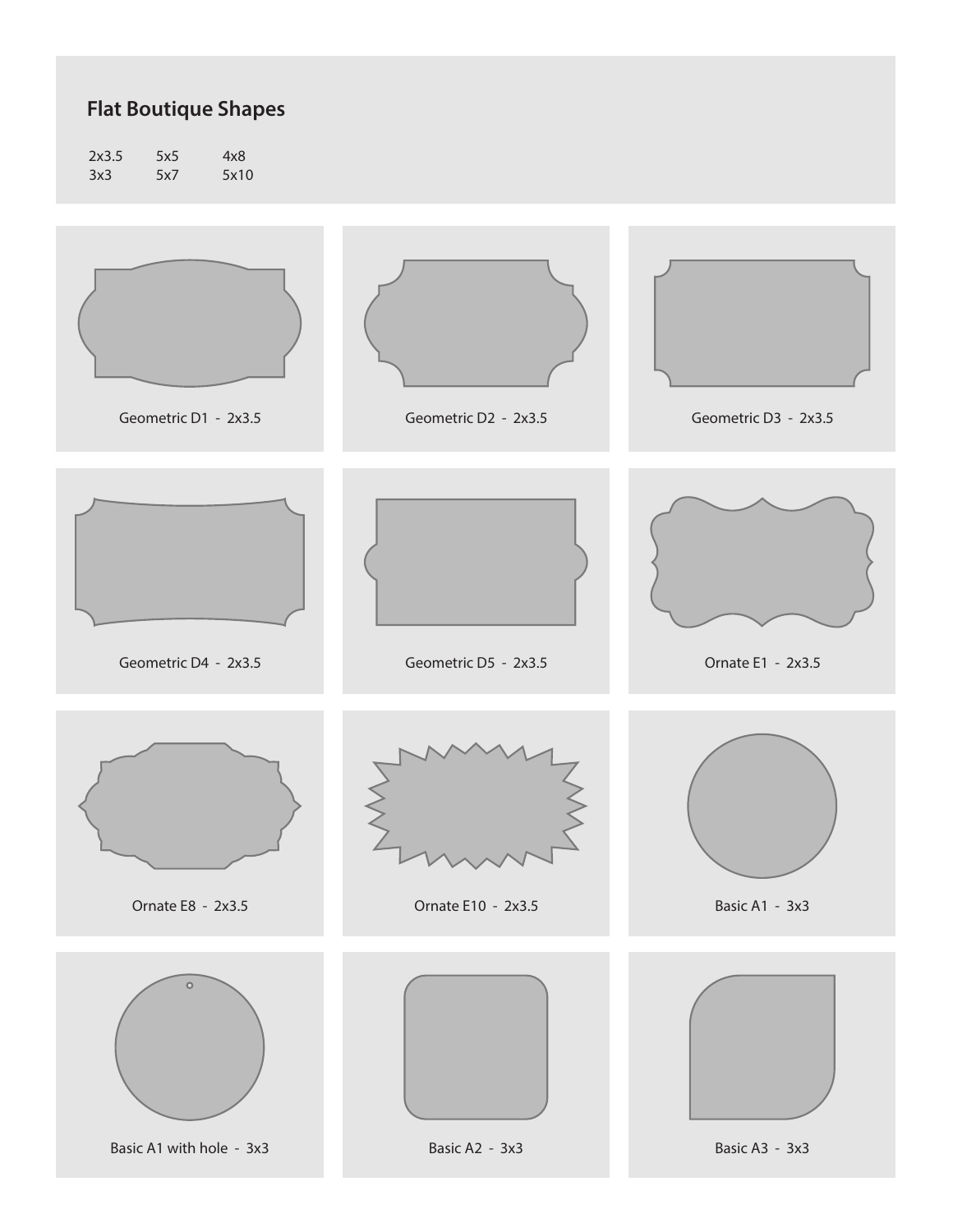| 2x3.5 | 5x5 | 4x8  |
|-------|-----|------|
| 3x3   | 5x7 | 5x10 |

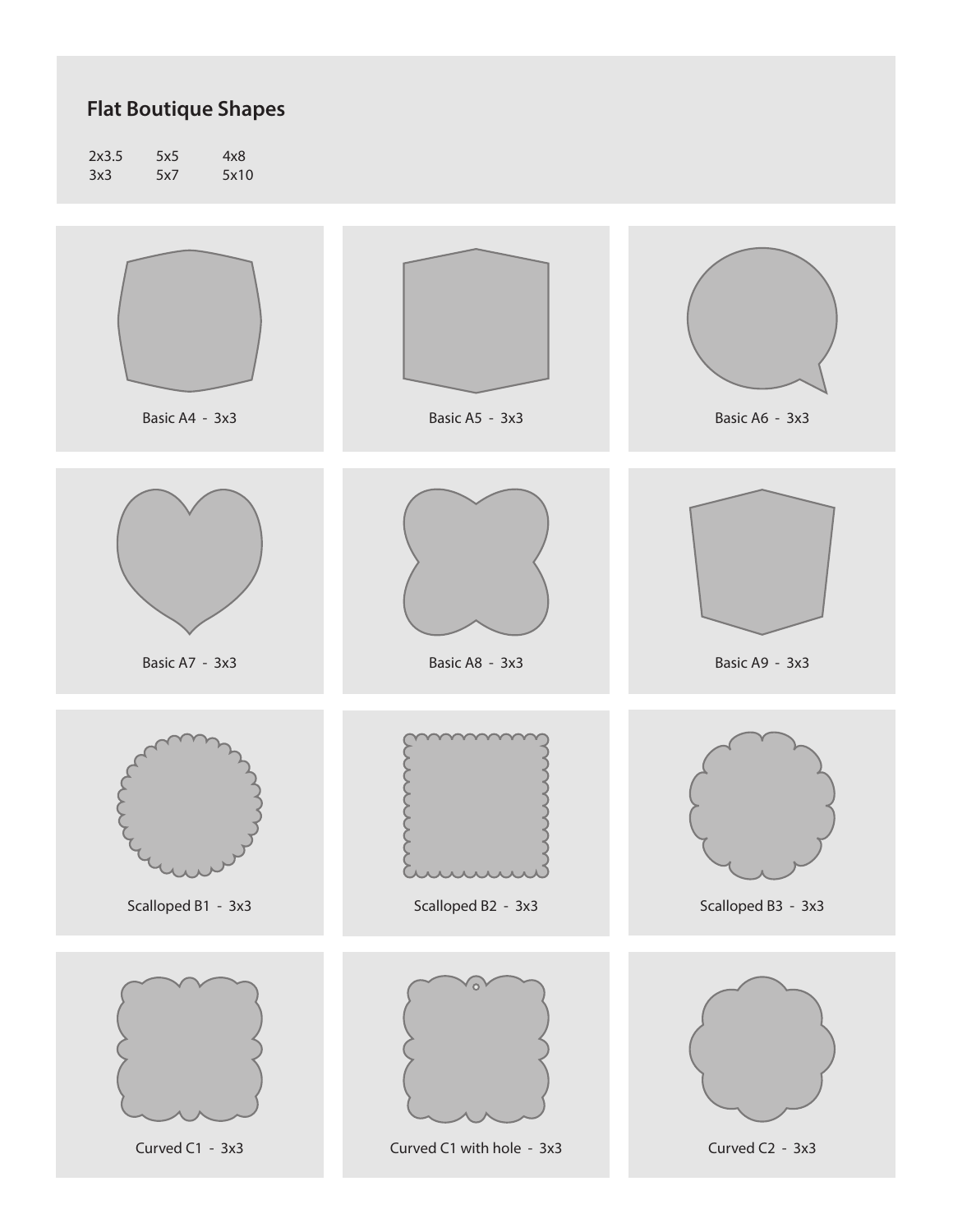| 2x3.5 | 5x5 | 4x8  |
|-------|-----|------|
| 3x3   | 5x7 | 5x10 |

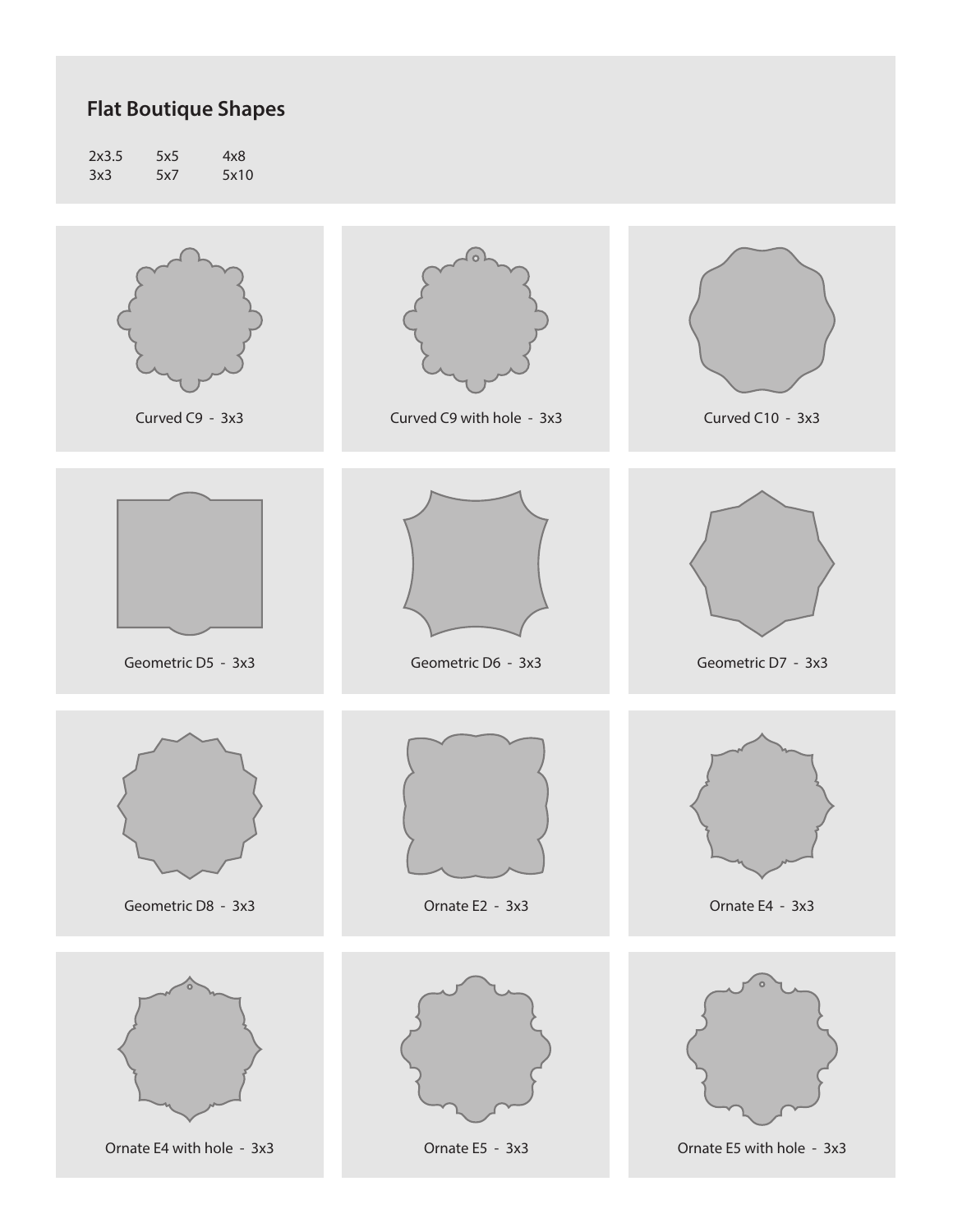| 2x3.5 | 5x5 | 4x8  |
|-------|-----|------|
| 3x3   | 5x7 | 5x10 |

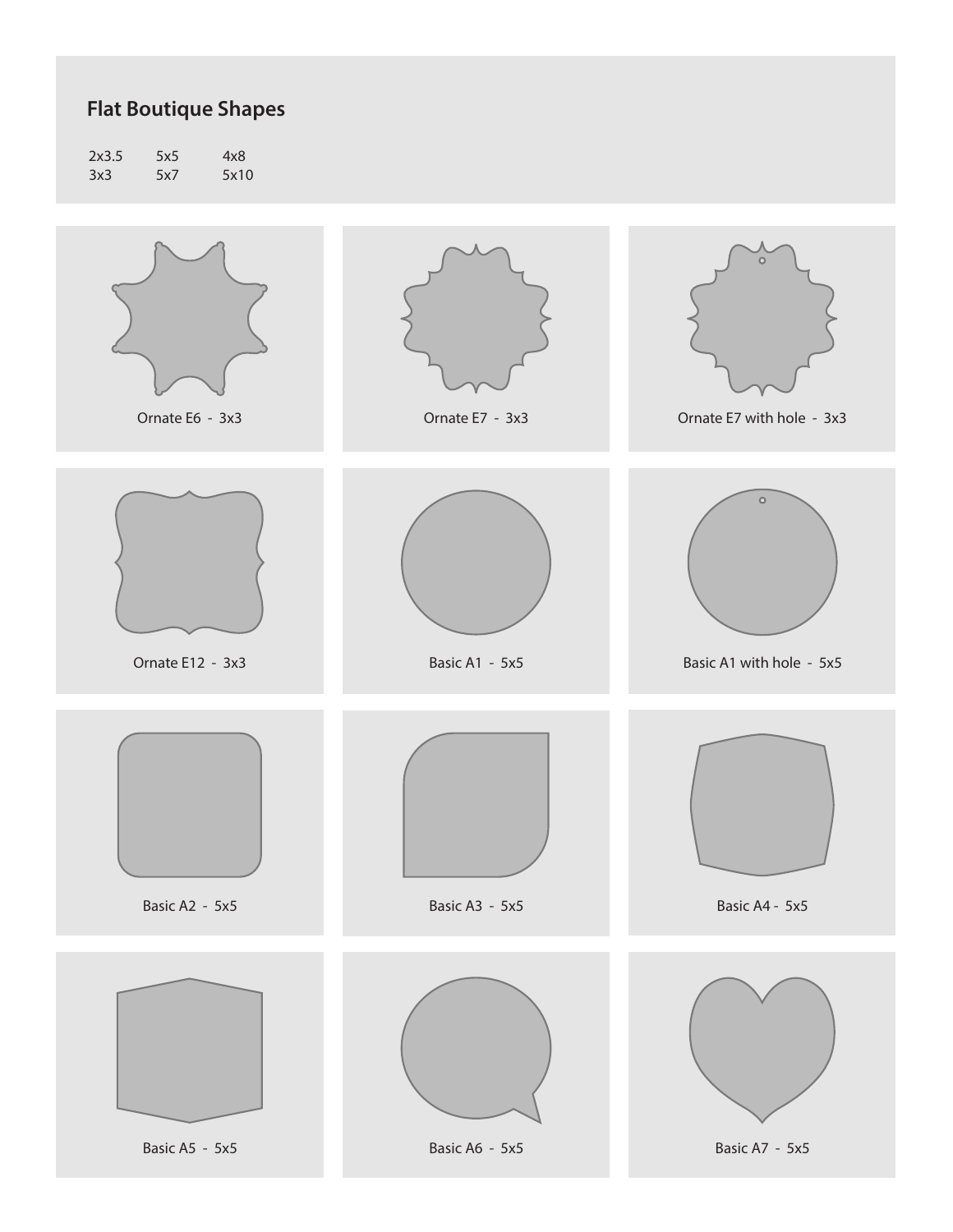| 2x3.5 | 5x5 | 4x8  |
|-------|-----|------|
| 3x3   | 5x7 | 5x10 |

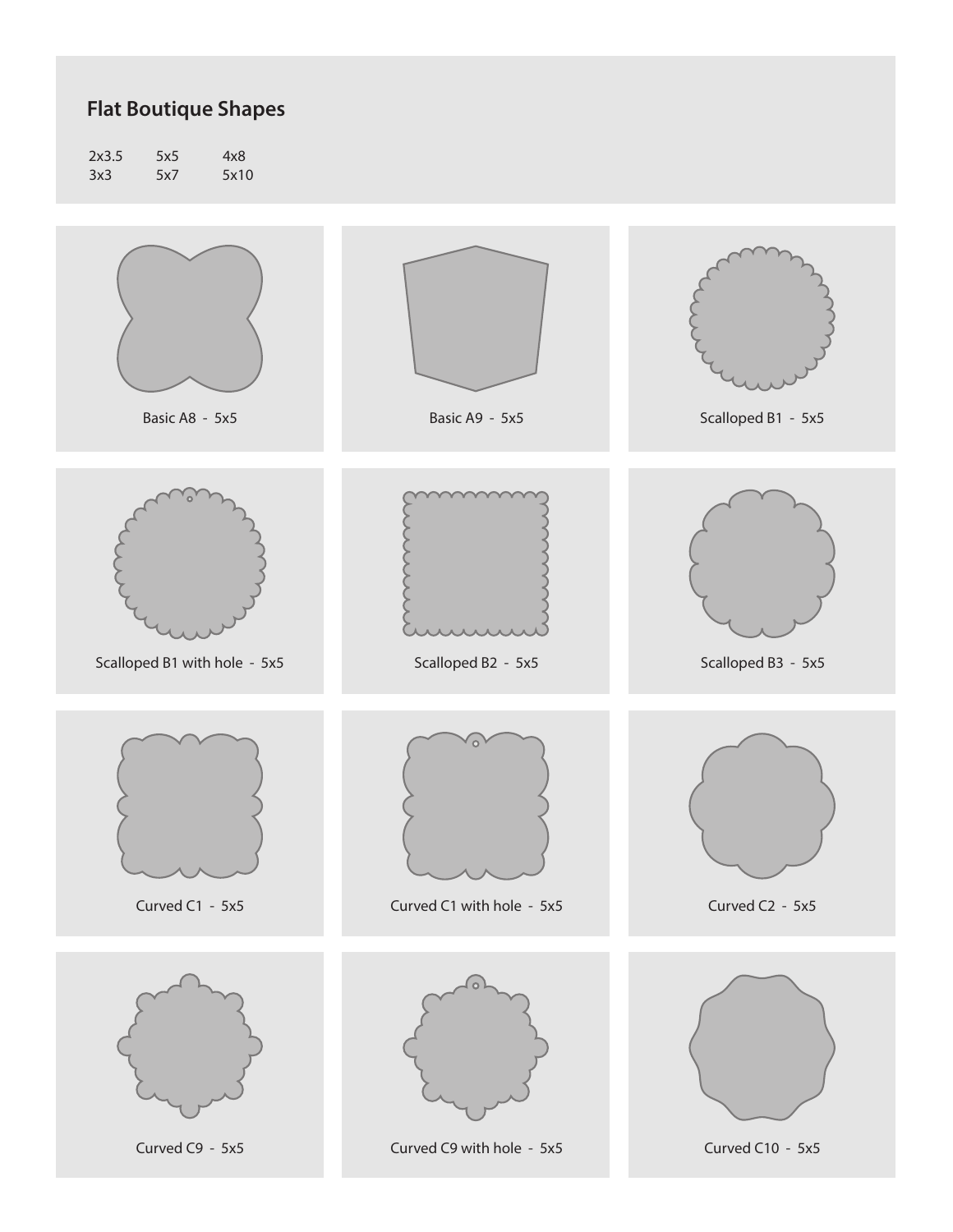2x3.5 3x3 5x5 5x7 4x8 5x10

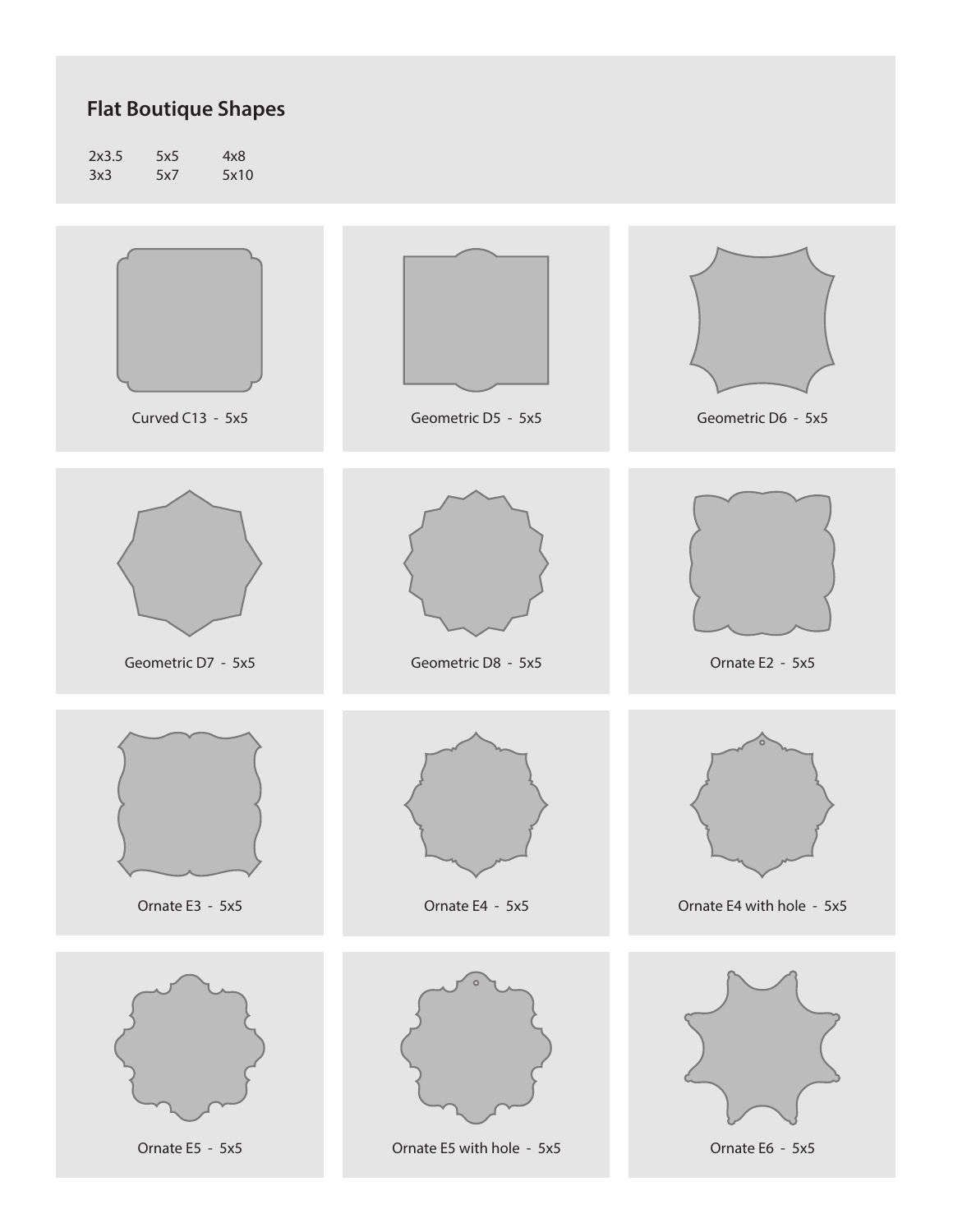| 2x3.5 | 5x5 | 4x8  |
|-------|-----|------|
| 3x3   | 5x7 | 5x10 |

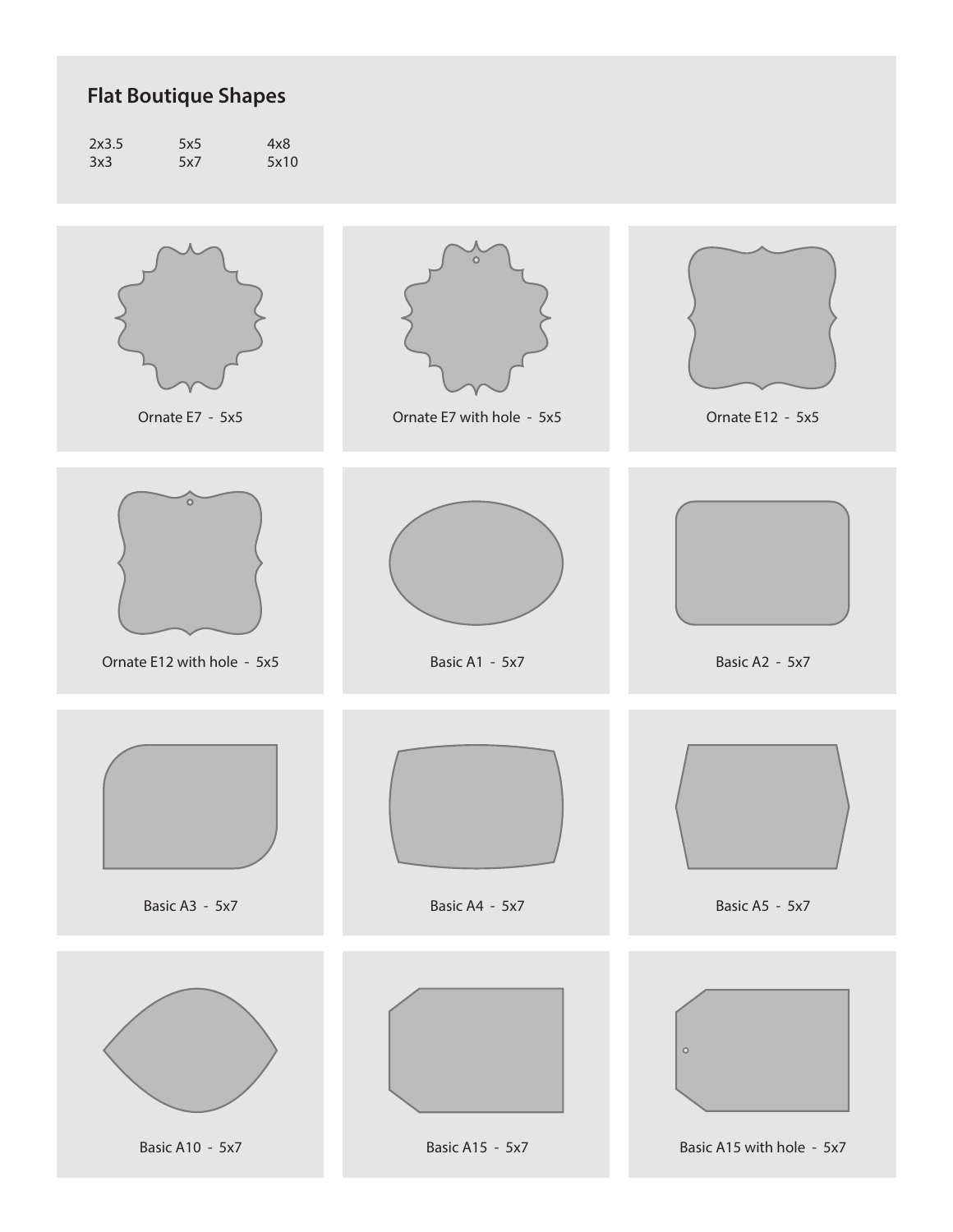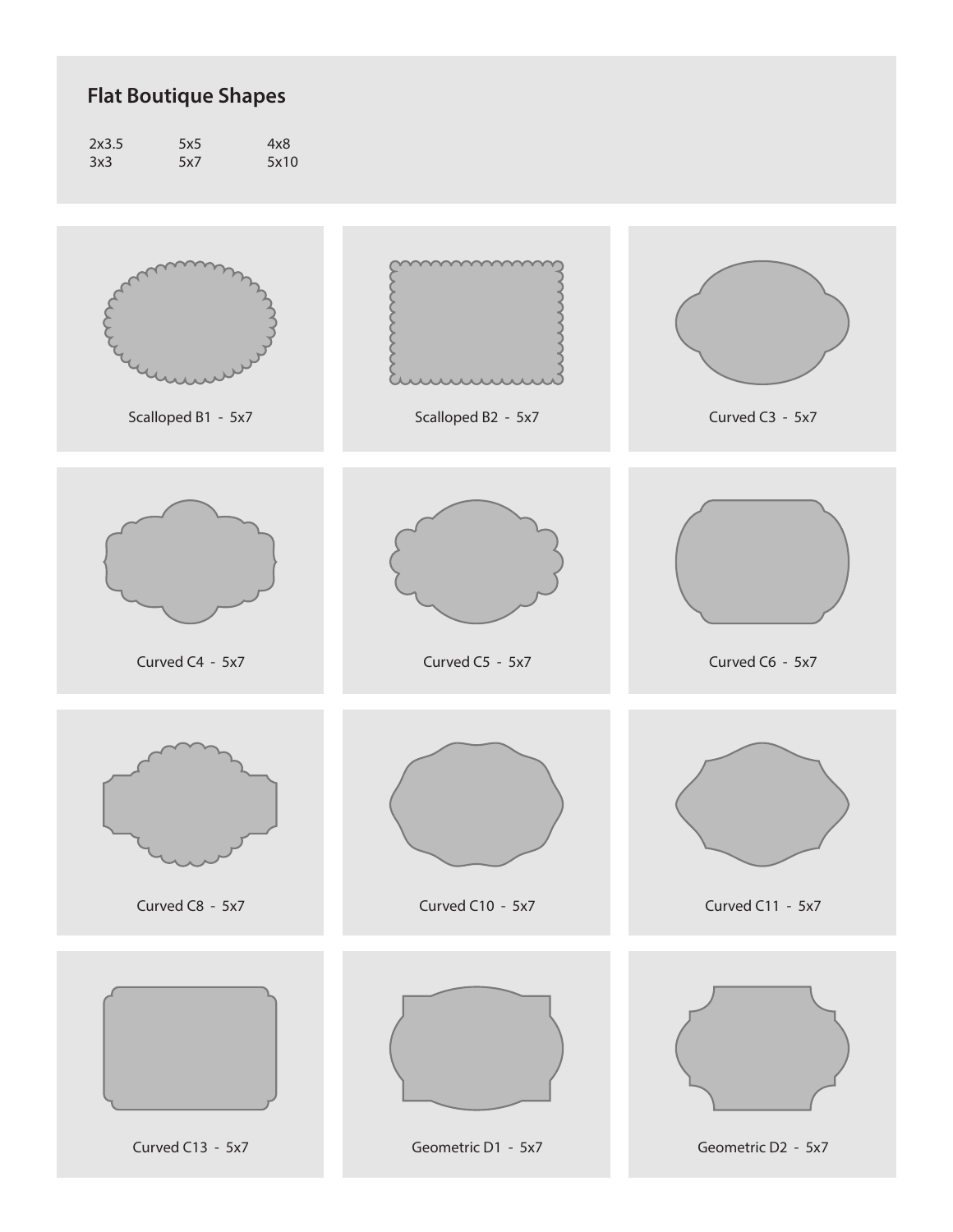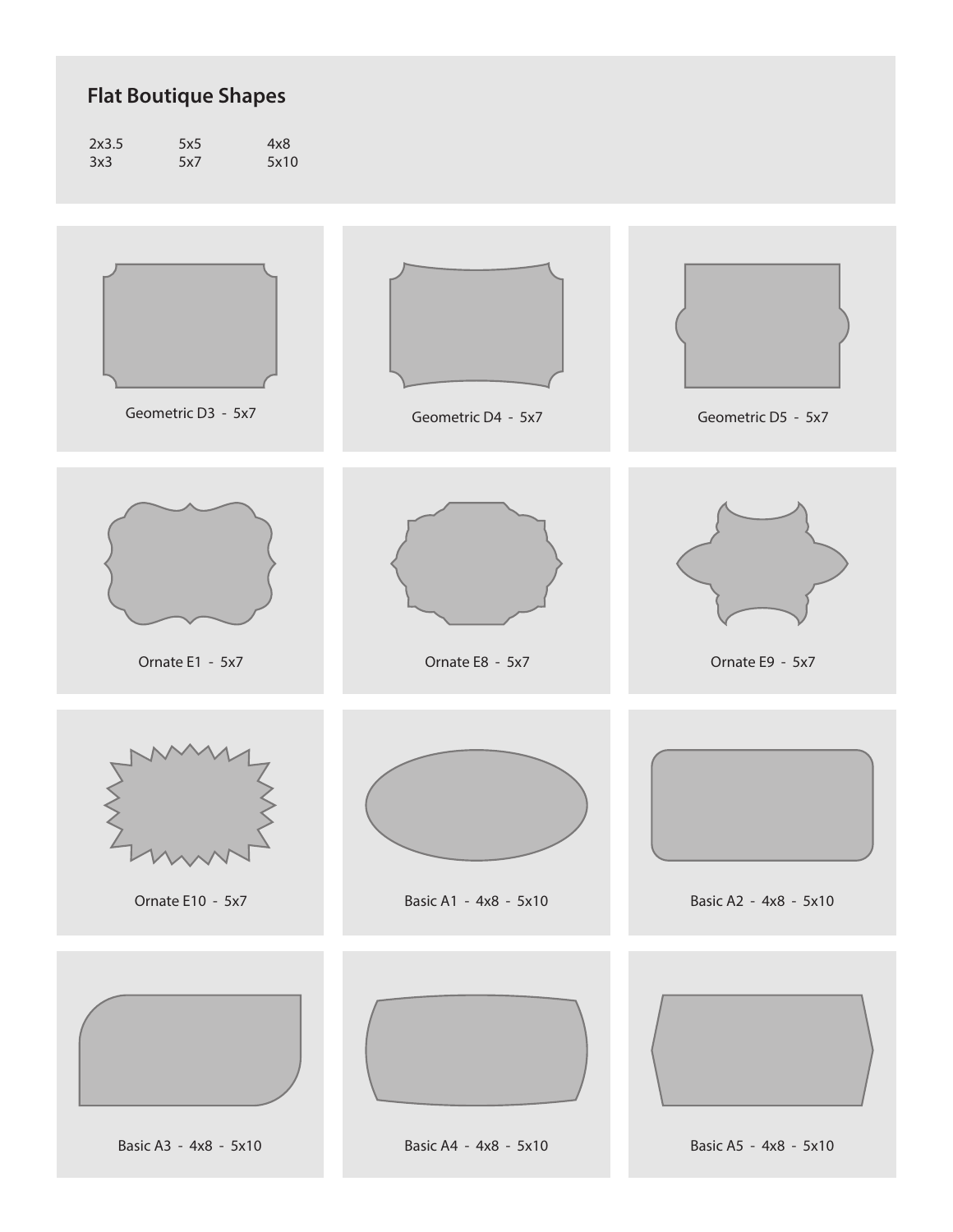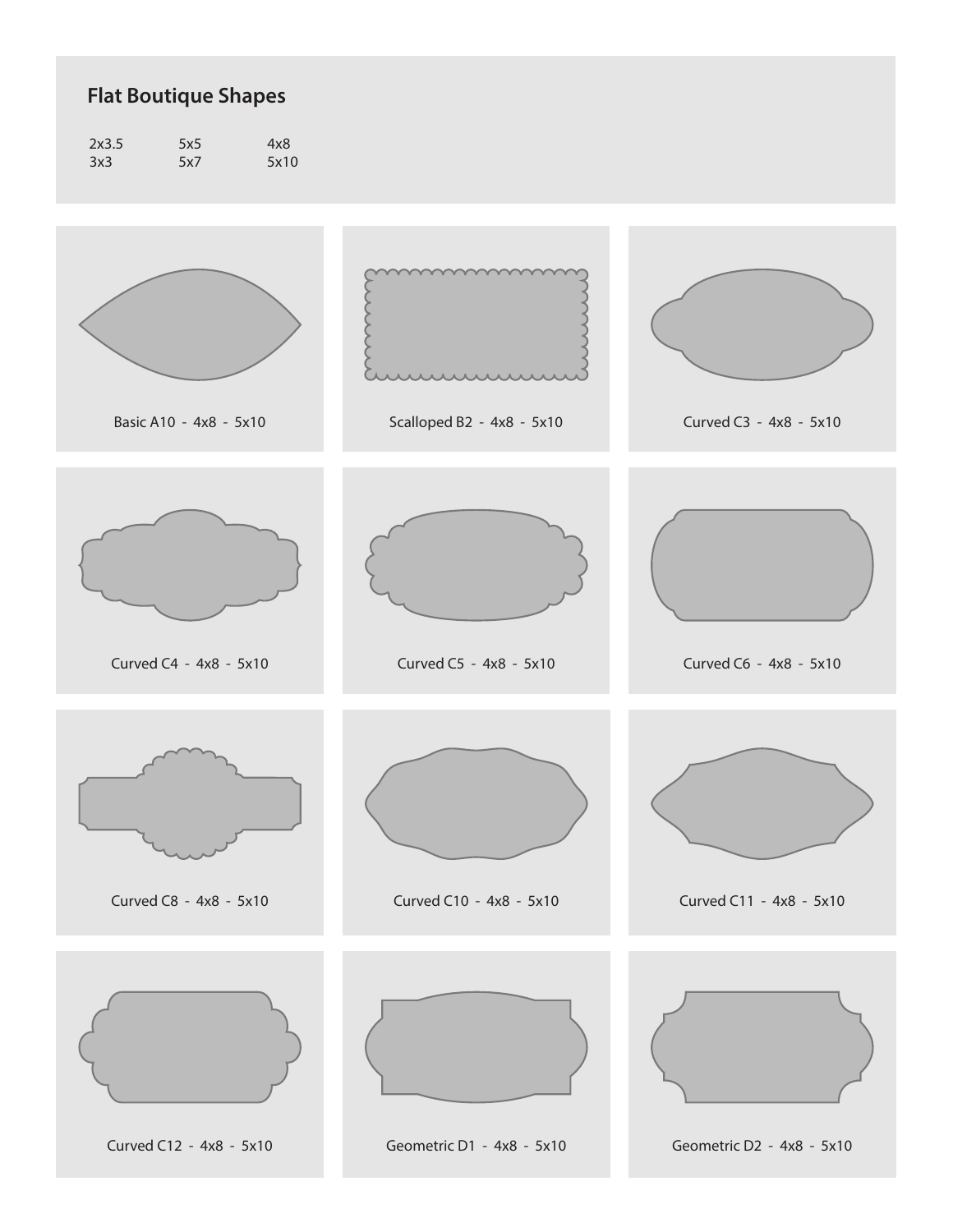| 2x3.5 | 5x5 | 4x8  |
|-------|-----|------|
| 3x3   | 5x7 | 5x10 |





Curved C8 - 4x8 - 5x10 Curved C10 - 4x8 - 5x10



Geometric D3 - 4x8 - 5x10





Geometric D4 - 4x8 - 5x10 Geometric D5 - 4x8 - 5x10



Ornate E1 - 4x8 - 5x10





Ornate E8 - 4x8 - 5x10 Ornate E9 - 4x8 - 5x10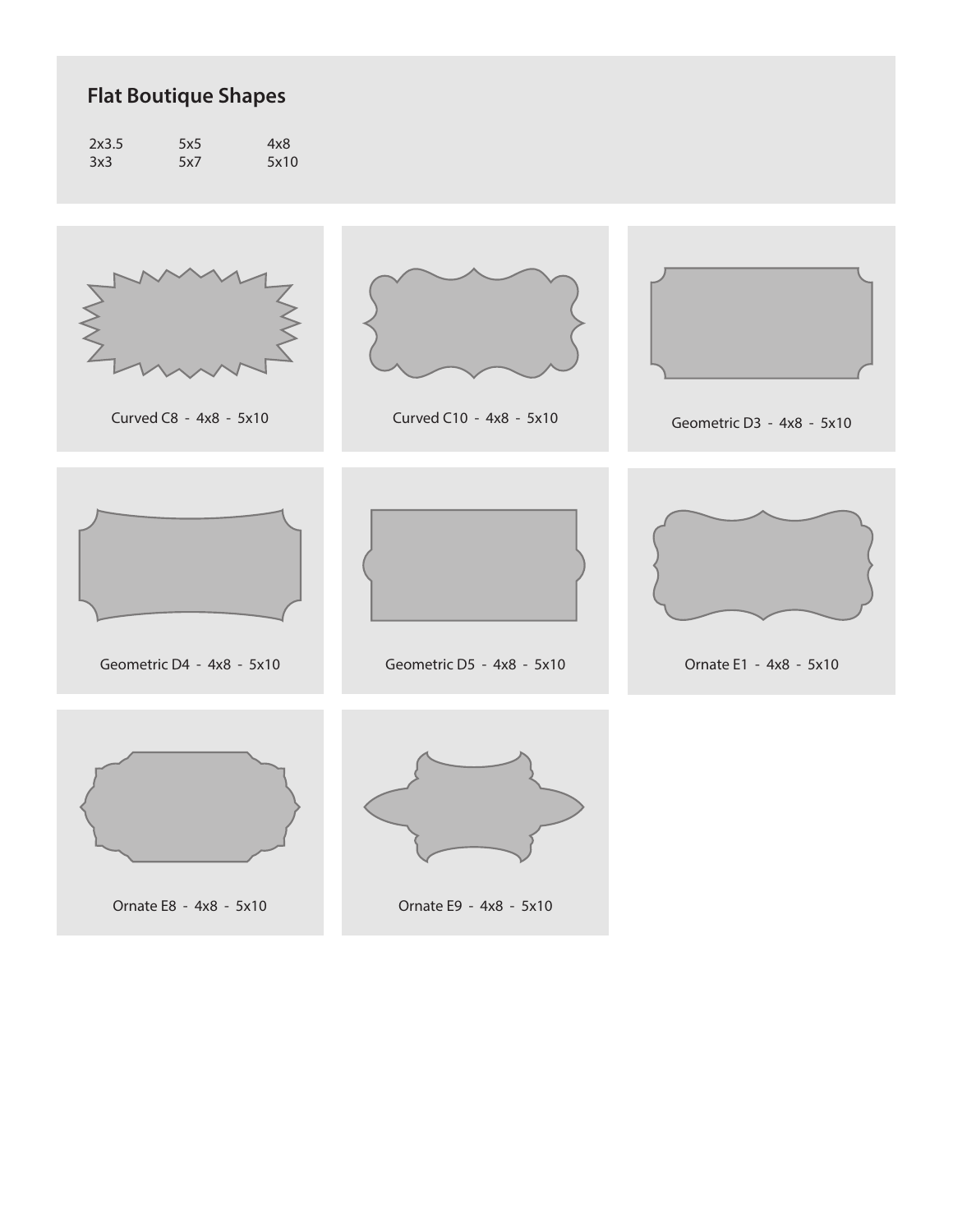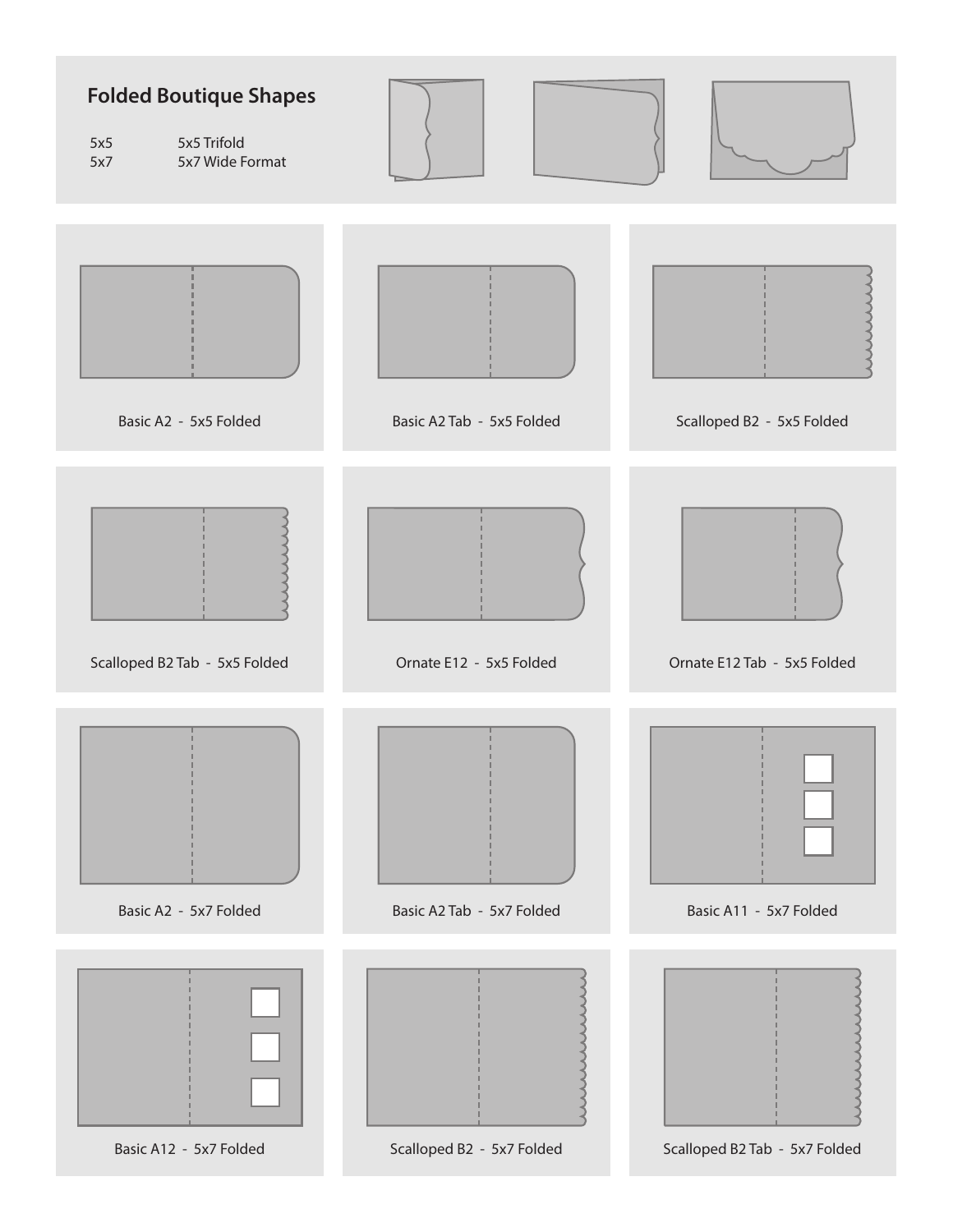#### **Folded Boutique Shapes**

5x5 5x7 5x5 Trifold 5x7 Wide Format